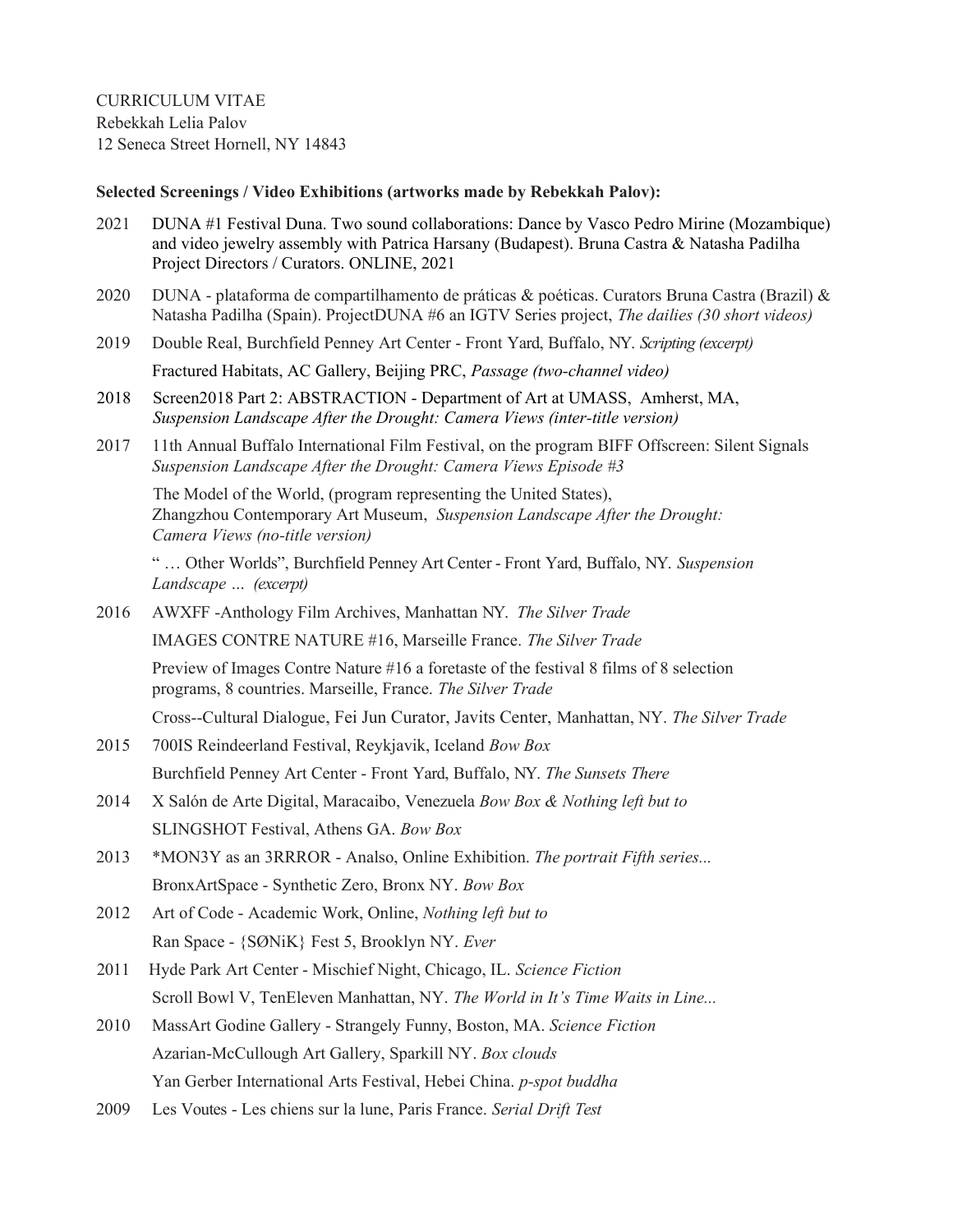VIDEOHOLICA,Varna Bulgaria. *Drop Fog*

backup\_festival, Weimar Germany. *Drop Fog*

Chongqing Huangjueping Art Festival, Chongqing China. *Drop Fog*

The Art of the Overhead - Archive, Malmö Sweden. *Inrinos*

Garage Gallery - In the workplace, San Diego CA. *Dear efficiency,*

- 2008 Emerging Filmmakers Program #51, Rochester NY. *Dear efficiency,* Oblo Film Festival - OFF/OFF, Lausanne Switzerland. *Serial Drift Test* VIDEOHOLICA, Varna Bulgaria. *Gauge Key* backup\_festival, Weimar Germany. *Gauge Key*
- 2007 Warehouse Gallery, Washington DC. *Debris Sequence Six*
- 2006 Load of Fun Gallery Baltimore MD. Solo Exhibition *The Current State* Video Jihad Guest Artist, Baltimore MD. *Pace Rag*
- 2005 Art of the Overhead Exposition, Copenhagen Denmark. *Inrinos* AMODA - Digital Showcase #31, Austin TX. *dips & stdy muts* Bicycle Film Festival - Anthology Film Archives, Manhattan NY. *Bicycle Rodeo*
- 2001 Woodland Pattern Experimental Film Series, Milwaukee WI. *3 Essays on Architecture*

# **Sound Exhibitions (artworks made by Rebekkah Palov):**

- 2019 TSI Harland Snodgrass Media Gallery, Alfred, NY, *Rey* with Don Metz
- 2018 Museum of Arts and Design exhibition, *Sonic Arcade: Shaping Space with Sound.* SEP 2017 FEB 2018 NYC. Radius Catalog installation, Feature episode DEC 16.
- 2014 Wave Farm WGXC (90.7-FM) *Radius Sketchpad.* Hudson, NY. Burchfield Penney Art Center - Front Yard, Buffalo, NY. Three sound compositions *R22 TOUT-MONDE - Écritures du sonore*. Web Radio Broadcast. Les Lilas,France.
- 2013 8th International Streaming Festival Hague, Netherlands. *Film Mix for Cocteau* Harvestworks - TellusTools Remix, Manhattan, NY. *Life Wants to Nivea Cream...*
- 2010 Dragonfly Festival Sound Art Now, Åsarp Sweden. *Water Cities*  SoundFjord Gallery - Sonic Art Jukebox, London UK. *Welles* ClimateGallery - {SØNiK}Fest, Brooklyn NY. *The Creature* SoundLAB VII, Cologne Germany. *The Creature*
- 2009 SoundLAB VI, Cologne Germany. *Text for Ritual*
- 2007 Digital Art Weeks Soundscapes, Zurich Switzerland. *Shution*

# **Electro Acoustic Performances (Rebekkah Palov performing in Carrier Band unless noted otherwise):**

- 2020 *Burst Elements*, BIFF Offscreen, ONLINE. OCT 10 *Slipstream,* Burchfield Penney Art Center - Burchfield Connects ONLINE. MAY 22
- 2019 Duet with Don Metz + Carrier Band. Miller Theatre, Alfred, NY. OCT 22 Duet with Siew-Wai Kok (Vox) + Carrier band. Alfred University, Holmes Auditorium Lobby Alfred, NY.APR 19

*A Video Event - Peer Bode, Andrew Deutsch and Rebekkah Palov.*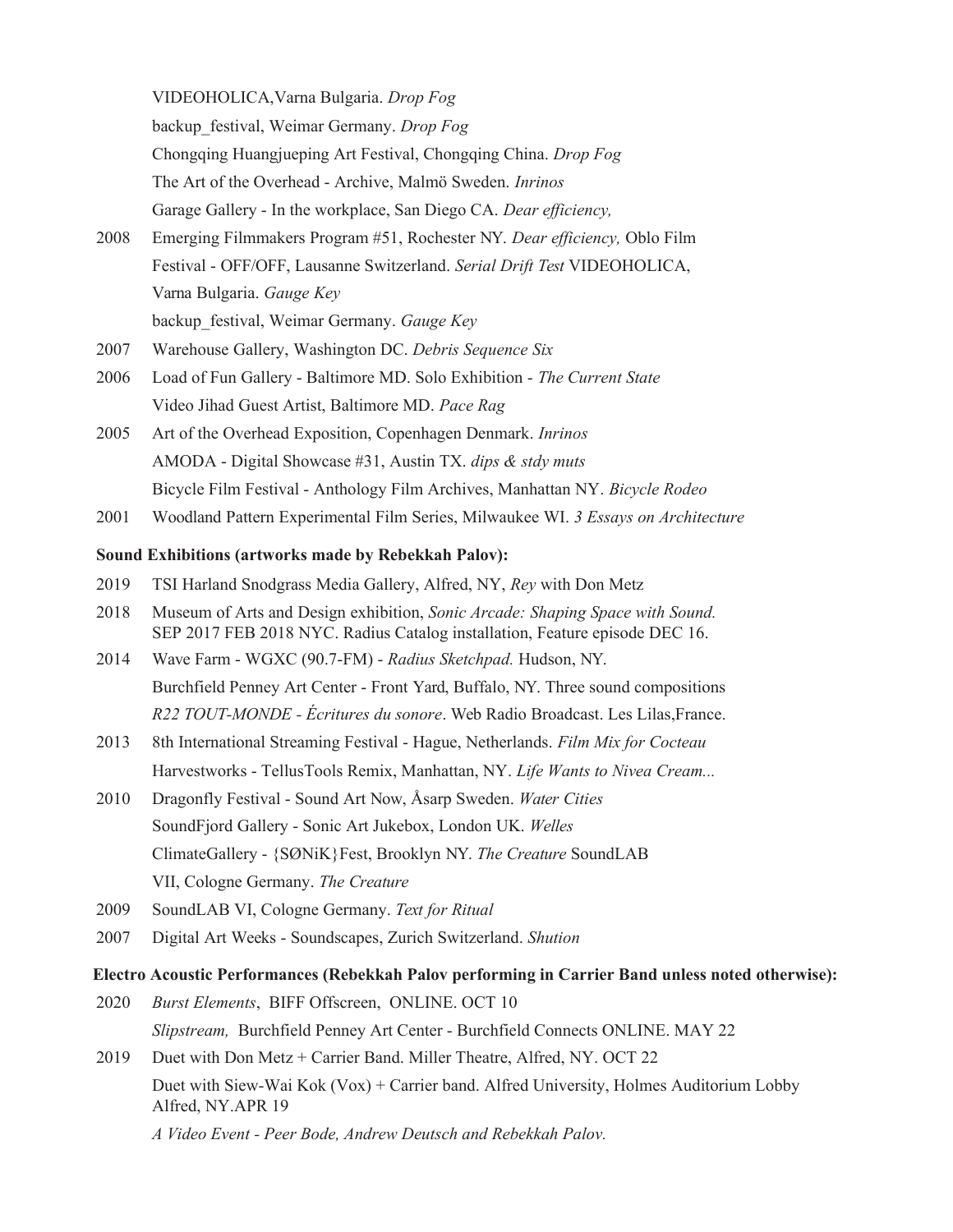Experimental Intermedia, New York, NY. MAR 11

2017 Performance in conjunction with the opening of the exhibition *Visionaries in New Media*, Martin–Mullen Art Gallery, State University of New York College at Oneonta. NY. NOV 9

*Symposium: Legacies of Pauline Oliveros*. Shapeshifter Lab in Brooklyn, NY. concert for the *Symposium: Legacies of Pauline Oliveros*. NOV 3

Performance at opening of the exhibition *The Model of the World* exhibition Zhangzhou Contemporary Art Museum, Fujian China. SEP 29

2016 *tele-present // tele-musik // tele-vision* Alfred University, Holmes Auditorium, Alfred NY. performing with Peer Bode, NOV 19.

*Crossover: Between Time, Space and Electronics. Music and Art Festival* Burchfield Penney Art Center - East Gallery, Buffalo, NY. Score by Tony Conrad. MAY 14.

2015 *We are Always Younger than the Future,* Alfred University, Holmes Auditorium, Alfred NY. APR 24

*DIGITAL SYNESTHESIA: Romanticism-Zeitgeist,* Peter and Elizabeth C. Tower Auditorium, Burchfield Penney Art Center, Buffalo, NY. APR 11.

- 2013 Burchfield Penney Art Center East Gallery, Buffalo, NY. NOV 9
- 2012 The STONE, Manhattan, NY. AUG 25

## **Performance (Stage / Gallery / Motion Pictures):**

- 2011 SITE Fest, The Brooklyn STARR, Brooklyn NY. *notes History,* SITE Fest Launch Party, Brooklyn NY. *Science Fiction*
- 2010 {SØNiK}Fest 2.0, BronxArtSpace. Bronx NY. *Science Fiction*
- 2009 The LOF/t, Baltimore MD. *notes History,*
- 2008 Actor: *The Lollipop Generation*, film by G.B. Jones
- 2007 Actor: *Night of Short Plays*, by Theresa Columbus, Baltimore MD.
- 2006 Actor: Two People, play by Theresa Columbus. Boston MA.
- 2005 Actor: Catalog, film by Stephanie Barber

#### **Distribution / Publications (about Rebekkah Palov):**

- 2019 **Carrier Band Digital Release,** *Ein Leben for den Klang* Download available on bandcamp
- 2017 **MASTER Oriental Ar**t. *Model of the World Exhibition* 2017.08 First Half. Today Art Museum No 379 CN41-1206
- 2016 **Carrier Band CD,** *Crossover* Institute for Electronic Arts SUNY Buffalo State. Alfred and Buffalo, NY **AWX Online** royalty distribution of the Artist Video *The Silver Trade*

for "SHOW 15 Value Judgments"

- 2015 **Carrier Band, Compilation Album** 耳目目耳 *syn\_aes\_the\_sia*, SIDE:B *Jupiter Ivy,* Institute for Electronic Arts and Burchfield Penney Art Center at SUNY Buffalo State.
- 2013 **L'AUTRE MUSIC Laboratoire, Digital Journal**. New Writings of Sound and Music. LandEscape Art Review, Digital Journal. August 2013. p. 58-65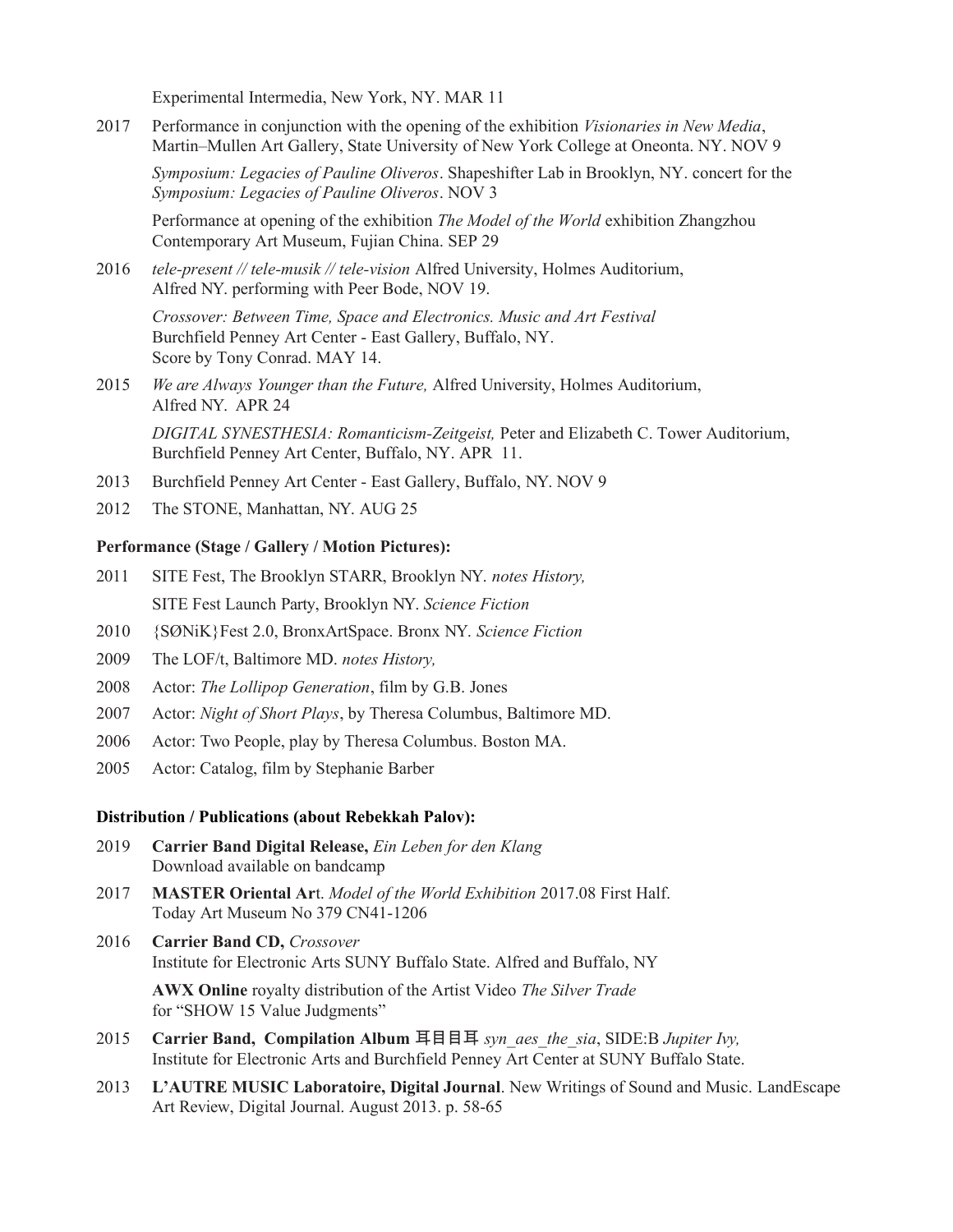**Carrier Band CD**, Schematic Diagram of Voiceover, Institute for Electronic Arts.

2011 **ASPECT-EZ Volumes 1 & 2, Compilation DVD** "Science Fiction" Aspect: The Chronicle of New Media Art., Boston, MA

## **Curatorial:**

- 2019 *Earthen*, Curator for Three Artist program. Video Gallery, Rochester Contemporary Art Center, Rochester NY *Double Real* Curator for Twelve Artist, three-channel video program and five artist, audio program. Burchfield Penney Art Center - Front Yard Gallery, SUNY Buffalo State, Buffalo NY
- 2012 *Harald Bode: Tone Color Known and Unknown Sounds* Curator. Project Space Burchfield Penny Art Center, Buffalo, NY

CEC eContact! *13.4 Harald Bode* and *SONUS Harald Bode Compositions.* Guest editor for online edition 13.4 and SONUS audio edition. Canadian Electroacoustic Community, Montreal Quebec.

- 2010 *Harald Bode, A Lifetime for Sound.* Curatorial Team. Estey Organ Museum, Brattleboro VT.
- 2009 *Les chiens sur la lune, (Dogs on the Moon).* Curator. video screening by eleven artists. Les Voutes Artisit Space, Paris France.

# **Articles and Catalog Essays (written by Rebekkah Palov):**

- 2020 POINT ZERO WOODY VASULKA in the Fosdick-Nelson Gallery Curated by Eric Souther Exhibition Text
- 2019 Earthen, Rochester Contemporary Art Center Exhibition Text

Double Real, Burchfield Penney Art Center - Front Yard Exhibition Text

- 2015 Typology/Morphology, Fosdick-Nelson Gallery, Alfred University, Alfred, NY and T+H Gallery, Boston, MA. Catalog Essay. "The IEA, Output, Presence and Possibility"
- 2013 Global Fold 43 Latitude, Jilin University, Changchun, China. December Catalog Entry. Steina Trevor Catalog Entry. Woody Vasulka The Art of Memory
- 2012 Burchfield Penney Art Center Collection Study Gallery. Gallery Text. "A Harald Bode Video Documentary (1972)" Gallery Text. "Harald Bode's Notebooks"
- 2011 eContact! 13.4 Canadian Electroacoustic Community. Full article. "Harald Bode - A Short Biography" Introduction. "Instrument Design Files for the Bode Klangumwandlers at the Columbia-Princeton Electronic Music Center" [http://cec.sonus.ca/econtact/13\\_4/](http://cec.sonus.ca/econtact/13_4/)

### **Professional Experience:**

2018 - Current

Documentation Photographer / Videographer and Social Media: IEA Alfred